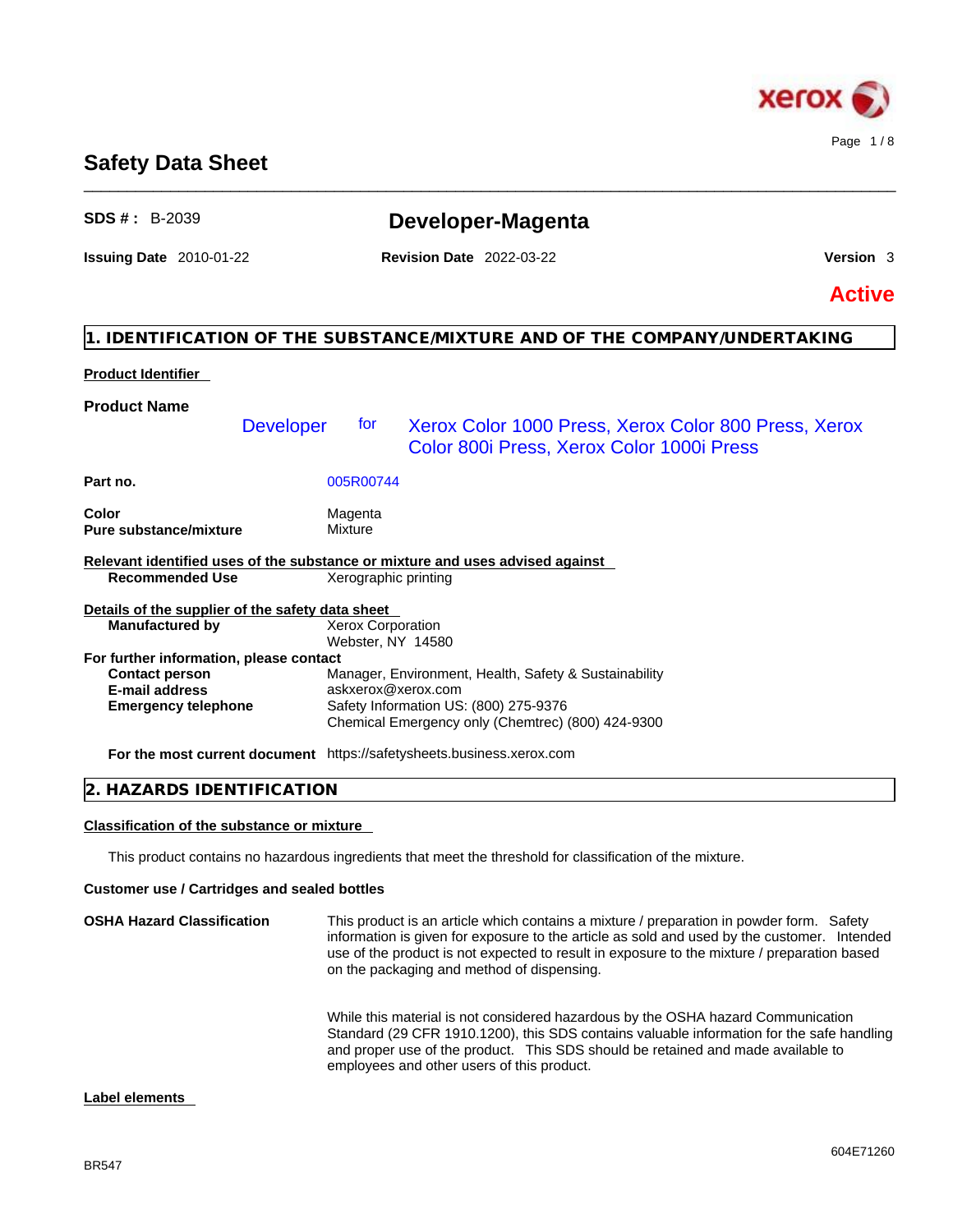

# \_\_\_\_\_\_\_\_\_\_\_\_\_\_\_\_\_\_\_\_\_\_\_\_\_\_\_\_\_\_\_\_\_\_\_\_\_\_\_\_\_\_\_\_\_\_\_\_\_\_\_\_\_\_\_\_\_\_\_\_\_\_\_\_\_\_\_\_\_\_\_\_\_\_\_\_\_\_\_\_\_\_\_\_\_\_\_\_\_\_\_\_\_\_ **SDS # :** B-2039 **Developer-Magenta** Page 2 / 8

| <b>Signal Word</b>              | None          |
|---------------------------------|---------------|
| <b>Hazard Statements</b>        | None required |
| <b>Precautionary Statements</b> | None required |

# **Other hazards**

Not a PBT according to REACH Annex XIII

**3. COMPOSITION/INFORMATION ON INGREDIENTS** 

# **Mixtures**

| <b>Chemical Name</b> | <b>CAS No.</b> | Weight % | <b>Classification (Req.</b><br>1272/2008) | <b>Hazard Statements</b> |
|----------------------|----------------|----------|-------------------------------------------|--------------------------|
| Ceramic materials    | 66402-68-4     | 60-80    | $\sim$ $\sim$                             | $\sim$ $\sim$            |
| Carbon Black         | 1333-86-4      | <10      | $\sim$                                    | $\sim$                   |
| Resin                | Proprietary    | <20      | $\sim$ $\sim$                             | $\sim$ $\sim$            |
| Magenta Pigment      | 980-26-7       | <10      | $\sim$ $\sim$                             | $\sim$                   |
| Titanium dioxide     | 13463-67-7     |          | Carc (Inhal) 2                            | H <sub>351</sub>         |

"--" indicates no classification or hazard statements apply.

Full text of H- statements: see section 16

# **Description of first-aid measures**

| <b>General advice</b>                                       | For external use only. When symptoms persist or in all cases of doubt seek medical advice.    |
|-------------------------------------------------------------|-----------------------------------------------------------------------------------------------|
|                                                             | Show this material safety data sheet to the doctor in attendance.                             |
| Eye contact                                                 | Immediately flush with plenty of water. After initial flushing, remove any contact lenses and |
|                                                             | continue flushing for at least 15 minutes                                                     |
| <b>Skin contact</b>                                         | Wash skin with soap and water                                                                 |
| <b>Inhalation</b>                                           | Move to fresh air                                                                             |
| Ingestion                                                   | Rinse mouth with water and afterwards drink plenty of water or milk                           |
| Most important symptoms and effects, both acute and delayed |                                                                                               |
| Acute toxicity                                              |                                                                                               |
| <b>Eyes</b>                                                 | No known effect                                                                               |
| <b>Skin</b>                                                 | No known effect                                                                               |
| <b>Inhalation</b>                                           | No known effect                                                                               |
| Ingestion                                                   | No known effect                                                                               |
| Chronic toxicity                                            | No known effects under normal use conditions                                                  |
| <b>Main symptoms</b>                                        | Overexposure may cause:                                                                       |
|                                                             | mild respiratory irritation similar to nuisance dust.                                         |
| <b>Aggravated Medical Conditions</b>                        | None under normal use conditions                                                              |
|                                                             | Indication of immediate medical attention and special treatment needed                        |
| <b>Protection of first-aiders</b>                           | No special protective equipment required                                                      |
| Notes to physician                                          | Treat symptomatically                                                                         |
|                                                             |                                                                                               |

# **5. FIRE-FIGHTING MEASURES**

# **Extinguishing media**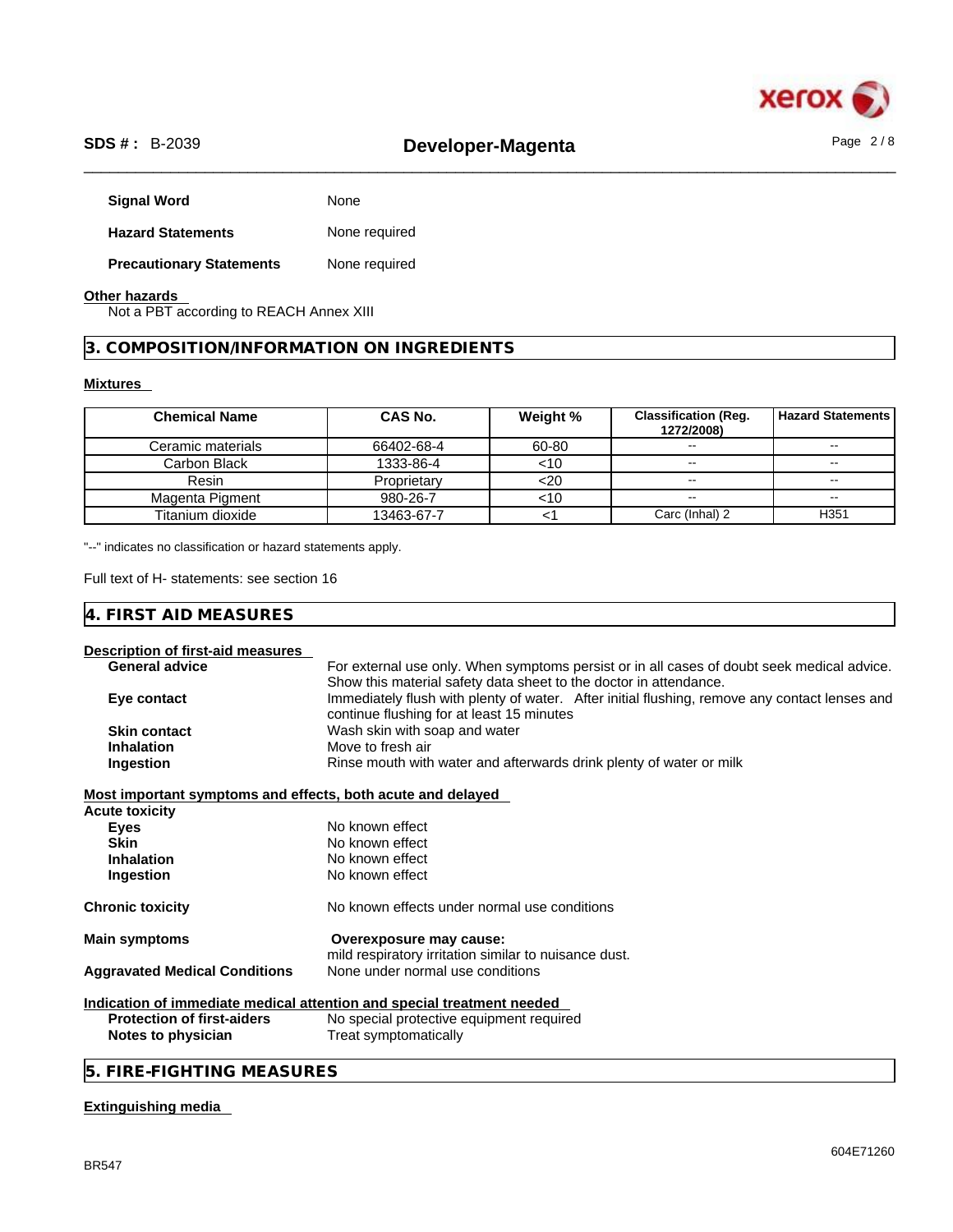

# \_\_\_\_\_\_\_\_\_\_\_\_\_\_\_\_\_\_\_\_\_\_\_\_\_\_\_\_\_\_\_\_\_\_\_\_\_\_\_\_\_\_\_\_\_\_\_\_\_\_\_\_\_\_\_\_\_\_\_\_\_\_\_\_\_\_\_\_\_\_\_\_\_\_\_\_\_\_\_\_\_\_\_\_\_\_\_\_\_\_\_\_\_\_ **SDS # :** B-2039 **Developer-Magenta** Page 3 / 8

**Suitable extinguishing media** Use water spray or fog; do not use straight streams, Foam **Unsuitable extinguishing media** Do not use a solid water stream as it may scatterand spread fire

# **Special hazards arising from the substance or mixture**

Fine dust dispersed in air, in sufficient concentrations, and in the presence of an ignition source is a potential dust explosion hazard

# **Hazardous combustion products**

Hazardous decomposition products due to incomplete combustion, Carbon oxides, Nitrogen oxides (NOx)

## **Advice for fire-fighters**

In the event of fire and/or explosion do not breathe fumes. Wear fire/flame resistant/retardant clothing. Use self-contained pressure-demand breathing apparatus if needed to prevent exposure to smoke or airborne toxins. Wear self-contained breathing apparatus and protective suit

# **Other information**

| Flammability       | Not flammable. Will not readily ignite. |
|--------------------|-----------------------------------------|
| <b>Flash point</b> | Not applicable                          |

# **6. ACCIDENTAL RELEASE MEASURES**

#### **Personal precautions, protective equipment and emergency procedures**

Avoid breathing dust

#### **Environmental precautions**

Although toner is not an aquatic toxin, microplastics may be a physical hazard to aquatic life and should not be allowed to enter drains, sewers, or waterways

#### **Methods and material for containment and cleaning up**

| <b>Methods for containment</b> | Prevent dust cloud                                                                 |
|--------------------------------|------------------------------------------------------------------------------------|
| Methods for cleaning up        | Use an electrically protected vacuum cleaner to remove excess, then wash with COLD |
|                                | water. Hot water fuses the toner, making it difficult to remove                    |

# **Reference to other sections**

See section 12 for additional ecological information See Section 13 for additional information

# **7. HANDLING AND STORAGE**

# **Precautions for safe handling**

| Advice on safe handling | Handle in accordance with good industrial hygiene and safety practice, Avoid dust<br>accumulation in enclosed space, Prevent dust cloud |
|-------------------------|-----------------------------------------------------------------------------------------------------------------------------------------|
| <b>Hygiene measures</b> | None under normal use conditions                                                                                                        |

# **Conditions for safe storage, including any incompatibilities**

#### **Technical measures and storage conditions**

Keep container tightly closed in a dry and well-ventilated place, Store at room temperature

**Incompatible products** None

**Specific end uses** 

Xerographic printing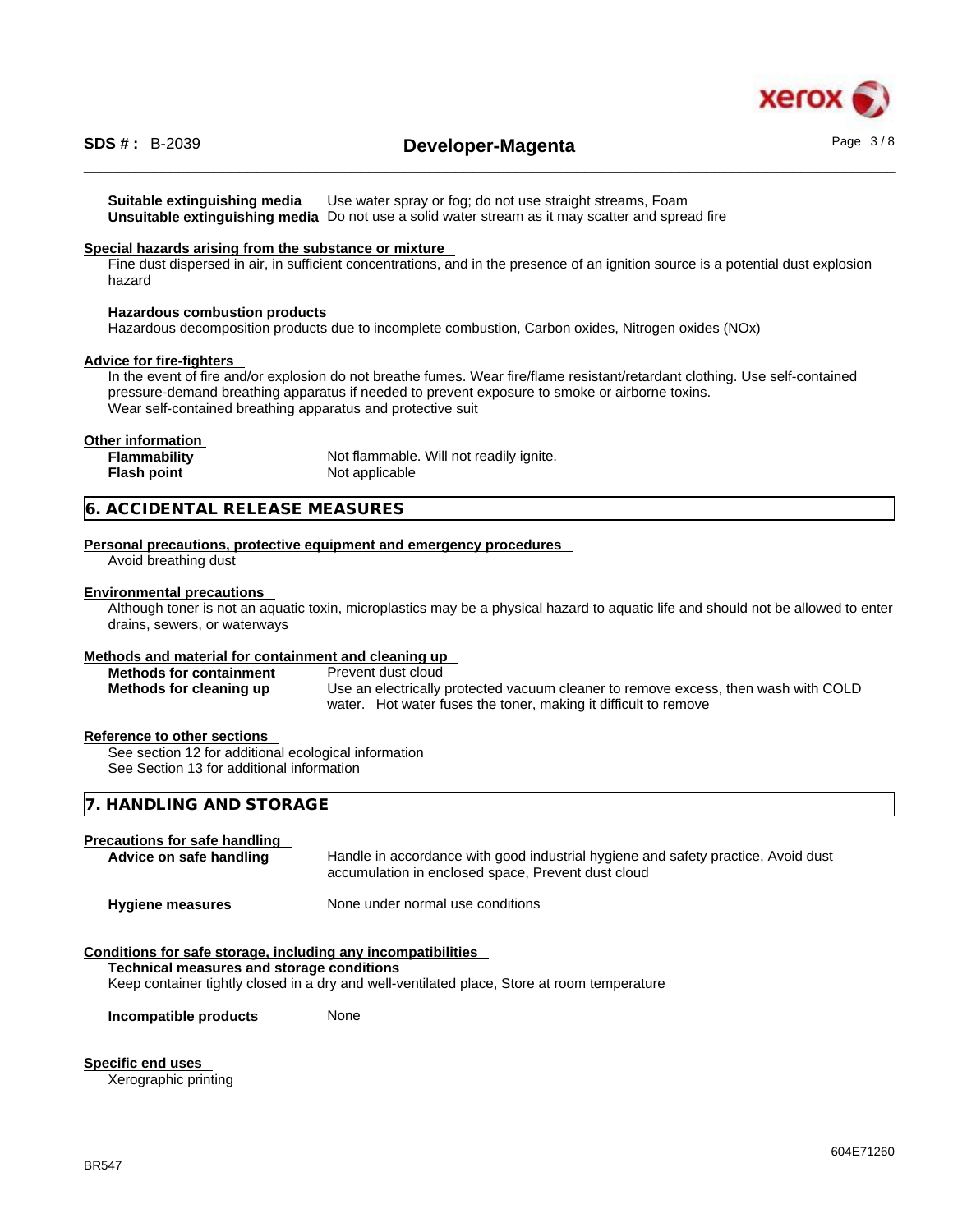

# **8. EXPOSURE CONTROLS/PERSONAL PROTECTION**

# **Control parameters Exposure Limits**

**ACGIH TLV TWA** 10 mg/m<sup>3</sup> (inhalable particles) **ACGIH TLV TWA** 3 mg/m<sup>3</sup> (respirable dust) **OSHA PEL TWA** 15 mg/m<sup>3</sup> (total dust) **OSHA PEL TWA** 5 mg/m<sup>3</sup> (respirable dust)  $2.5 \text{ mg/m}^3$  (total dust) **Xerox Exposure Limit** 0.4 mg/m<sup>3</sup> (respirable dust)

#### **Component Information**

**Xerox Exposure Limit** 

| <b>Chemical Name</b> | <b>ACGIH TLV</b>                                     | <b>OSHA PEL</b>             |
|----------------------|------------------------------------------------------|-----------------------------|
| Ceramic materials    | TWA: 5 mg/m <sup>3</sup> TWA: 0.02 mg/m <sup>3</sup> | Ceiling: $5 \text{ mg/m}^3$ |
|                      | TWA: $0.1 \text{ mg/m}^3$                            |                             |
| Carbon Black         | TWA: $3 \text{ ma/m}^3$                              | TWA: $3.5 \text{ ma/m}^3$   |
| Titanium dioxide     | TWA: $10 \text{ ma/m}^3$                             | TWA: $15 \text{ ma/m}^3$    |

#### **Exposure controls**

**Engineering measures** None under normal use conditions

#### **Individual protection measures, such as personal protective equipment (PPE)**

**Eye/Face protection**<br> **Example 20 No special protective equipment required**<br>
No special protective equipment required No special protective equipment required **Skin and body protection** No special protective equipment required **Respiratory protection** No special protective equipment required. **Respiratory protection** No special protective equipment required.<br> **Thermal hazards** None under normal processing **None under normal processing** 

# **Environmental Exposure Controls**

**Environmental Exposure Controls** 

Keep out of drains, sewers, ditches and waterways

# **9. PHYSICAL AND CHEMICAL PROPERTIES**

#### **Information on basic physical and chemical properties**

| Appearance<br><b>Physical state</b><br>Color                                                                                                             | Powder<br>Solid<br>Magenta       |                                                                                                               | Odor<br><b>Odor threshold</b><br>рH | Faint<br>Not applicable<br>Not applicable |  |
|----------------------------------------------------------------------------------------------------------------------------------------------------------|----------------------------------|---------------------------------------------------------------------------------------------------------------|-------------------------------------|-------------------------------------------|--|
| <b>Flash point</b>                                                                                                                                       |                                  | Not applicable                                                                                                |                                     |                                           |  |
| <b>Melting / Freezing Point</b><br>Boiling point/range<br>Softening point                                                                                |                                  | Not applicable<br>Not applicable                                                                              |                                     |                                           |  |
| <b>Evaporation rate</b><br><b>Flammability</b><br><b>Flammability Limits in Air</b>                                                                      |                                  | Not applicable<br>Not flammable. Will not readily ignite.<br>Not applicable                                   |                                     |                                           |  |
| Vapor pressure<br>Vapor density<br><b>Specific gravity</b><br><b>Water solubility</b><br><b>Partition coefficient</b><br><b>Autoignition temperature</b> | <b>Decomposition temperature</b> | Not applicable<br>Not applicable<br>4 - 5<br>Negligible<br>Not applicable<br>Not applicable<br>Not determined |                                     |                                           |  |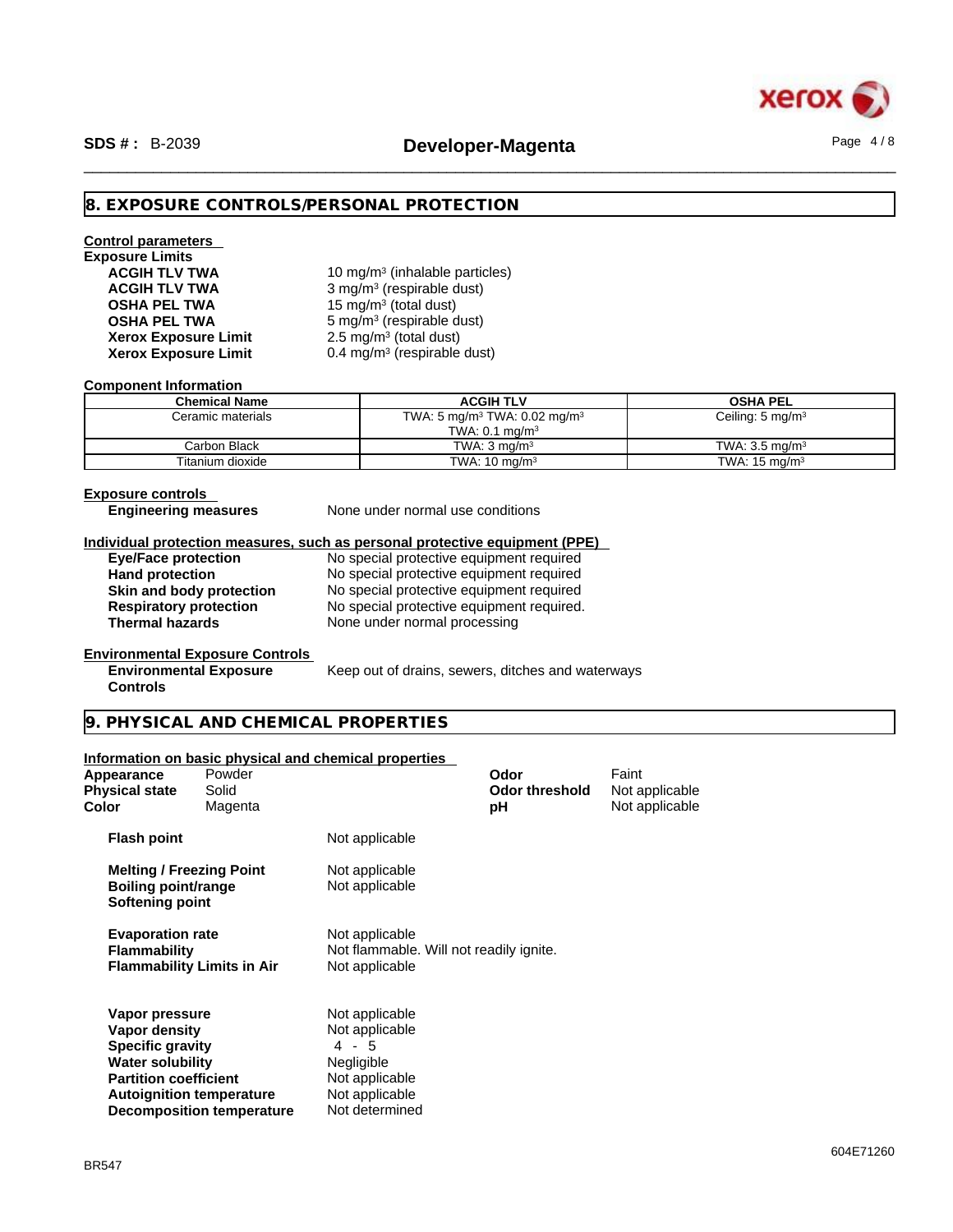

# \_\_\_\_\_\_\_\_\_\_\_\_\_\_\_\_\_\_\_\_\_\_\_\_\_\_\_\_\_\_\_\_\_\_\_\_\_\_\_\_\_\_\_\_\_\_\_\_\_\_\_\_\_\_\_\_\_\_\_\_\_\_\_\_\_\_\_\_\_\_\_\_\_\_\_\_\_\_\_\_\_\_\_\_\_\_\_\_\_\_\_\_\_\_ **SDS # :** B-2039 **Developer-Magenta** Page 5 / 8

| Viscositv<br><b>Explosive properties</b> | Not applicable<br>Fine dust dispersed in air, in sufficient concentrations, and in the presence of an ignition<br>source is a potential dust explosion hazard |
|------------------------------------------|---------------------------------------------------------------------------------------------------------------------------------------------------------------|
| <b>Oxidizing properties</b>              | Not applicable                                                                                                                                                |

# **Other information**

None

# **10. STABILITY AND REACTIVITY**

# **Reactivity**

No dangerous reaction known under conditions of normal use

# **Chemical stability**

Stable under normal conditions.

#### **Possibility of hazardous reactions**

| <b>Hazardous reactions</b>      | None under normal processing            |
|---------------------------------|-----------------------------------------|
| <b>Hazardous polymerization</b> | Hazardous polymerization does not occur |

#### **Conditions to avoid**

Prevent dust cloud. Fine dust dispersed in air, in sufficient concentrations, and in the presence of an ignition source is a potential dust explosion hazard.

# **Incompatible Materials**

None

# **Hazardous decomposition products**

None under normal use

# **11. TOXICOLOGICAL INFORMATION**

*The toxicity data noted below is based on the test results of similar reprographic materials.* 

# **Information on toxicological effects**

# **Acute toxicity**

| <b>Product Information</b> |                                       |
|----------------------------|---------------------------------------|
| <b>Irritation</b>          | No skin irritation, No eye irritation |
| Oral LD50                  | $> 5$ g/kg (rat)                      |
| Dermal LD50                | $> 5$ g/kg (rabbit)                   |
| <b>LC50 Inhalation</b>     | $> 5$ mg/L (rat, 4 hr)                |

## **Component Information**

| <b>Chemical Name</b> | <b>LC50 Inhalation</b> | Dermal LD50          | Oral LD50         |
|----------------------|------------------------|----------------------|-------------------|
| Carbon Black         |                        | (Rabbit)<br>3 a/ka ( | 15400 mg/kg (Rat) |
| Magenta Pigment      |                        | `Rabbit,<br>3 g/kg   | (Rat)<br>23 g/kg  |
| Titanium dioxide     |                        |                      | 10000 mg/kg (Rat) |

# **Chronic toxicity**

| <b>Sensitization</b>        |  |
|-----------------------------|--|
| <b>Neurological Effects</b> |  |
| Target organ effects        |  |

# **CMR Effects**

| <b>Mutagenic effects</b>     |
|------------------------------|
| <b>Reproductive toxicity</b> |
| Carcinogenicity              |

No sensitization responses were observed **No information available None known** 

**Not mutagenic in AMES Test** This product does not contain any known or suspected reproductive hazards See "Other Information" in this section.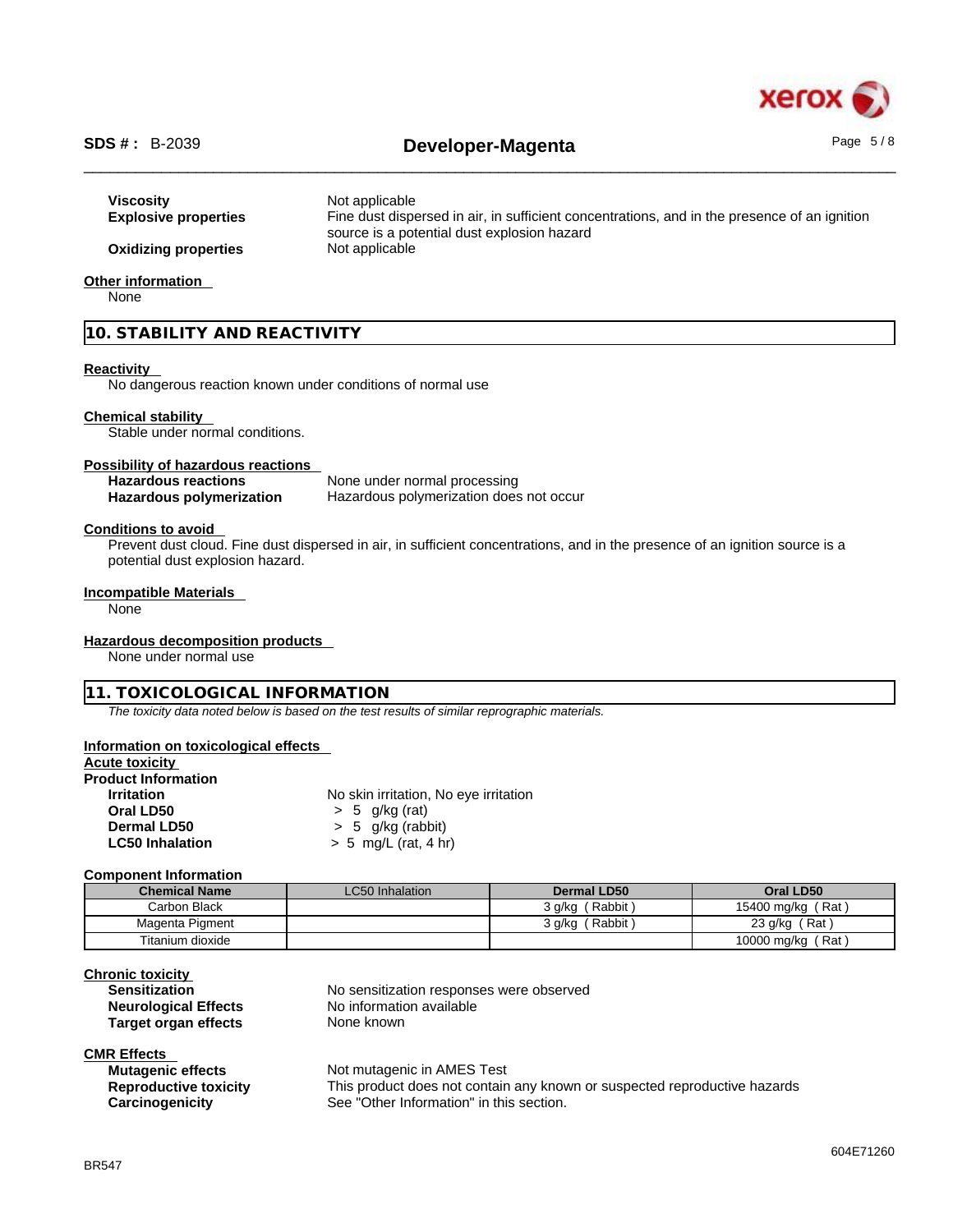# xerox

# \_\_\_\_\_\_\_\_\_\_\_\_\_\_\_\_\_\_\_\_\_\_\_\_\_\_\_\_\_\_\_\_\_\_\_\_\_\_\_\_\_\_\_\_\_\_\_\_\_\_\_\_\_\_\_\_\_\_\_\_\_\_\_\_\_\_\_\_\_\_\_\_\_\_\_\_\_\_\_\_\_\_\_\_\_\_\_\_\_\_\_\_\_\_ **SDS # :** B-2039 **Developer-Magenta** Page 6 / 8

| <b>Chemical Name</b> | <b>NTP</b> | <b>IARC</b> |
|----------------------|------------|-------------|
| Carbon Black         |            | 2E          |
| Fitanium dioxide     |            | 0D<br>40    |

# **Other information**

The IARC (International Agency for Research on Cancer) has listed carbon black as "possibly carcinogenic to humans". However, Xerox has concluded that the presence of carbon black in this mixture does not present a health hazard. The IARC classification is based on studies evaluating pure, "free" carbon black. In contrast, toner is a formulation composed of specially prepared polymer and a small amount of carbon black (or other pigment). In the process of making toner, the small amount of carbon black becomes encapsulated within a matrix. Xerox has performed extensive testing of toner, including a chronic bioassay (test for potential carcinogenicity). Exposure to toner did not produce evidence of cancer in exposed animals. The results were submitted to regulatory agencies and published extensively.

The IARC (International Agency for Research on Cancer) has listed titanium dioxide as "possibly carcinogenic to humans". However, Xerox has concluded that the presence of titanium dioxide in this mixture does not present a health hazard. The IARC classification is based on studies in rats using high concentrations of pure, unbound TiO 2 particles of respirable size. Epidemiological studies do not suggest a carcinogenic effect in humans. In addition, the titanium dioxide in this mixture is encapsulated in a matrix or bound to the surface of the toner.

| Other toxic effects      |                |  |
|--------------------------|----------------|--|
| <b>Aspiration Hazard</b> | Not applicable |  |
| Other adverse effects    | None known     |  |

# **Information on other hazards**

**Endocrine disrupting properties** This product does not contain any known or suspected endocrine disruptors

# **12. ECOLOGICAL INFORMATION**

## **Toxicity**

On available data, the mixture / preparation is not harmful to aquatic life

# **Component Information**

| <b>Chemical Name</b> | <b>Foxicity to algae</b> | Toxicity to fish | Toxicitv to<br>microorganisms | Toxicitv to daphnia and<br>lother aquatic invertebrates |
|----------------------|--------------------------|------------------|-------------------------------|---------------------------------------------------------|
| Carbon Black         |                          |                  |                               | $EC50 > 5600$ ma/L 24 h                                 |

# **Persistence and degradability**

Not readily biodegradable

#### **Bioaccumulative potential**

Bioaccumulation is unlikely

#### **Mobility in soil**

Insoluble in water

#### **Results of PBT and vPvB assessment**

This substance is not considered to be persistent, bioaccumulating nor toxic (PBT)

## **Endocrine disrupting properties**

This product does not contain any known or suspected endocrine disruptors

## **Other adverse effects**

Although toner is not an aquatic toxin, microplastics may be a physical hazard to aquatic life and should not be allowed to enter drains, sewers, or waterways.

**13. DISPOSAL CONSIDERATIONS**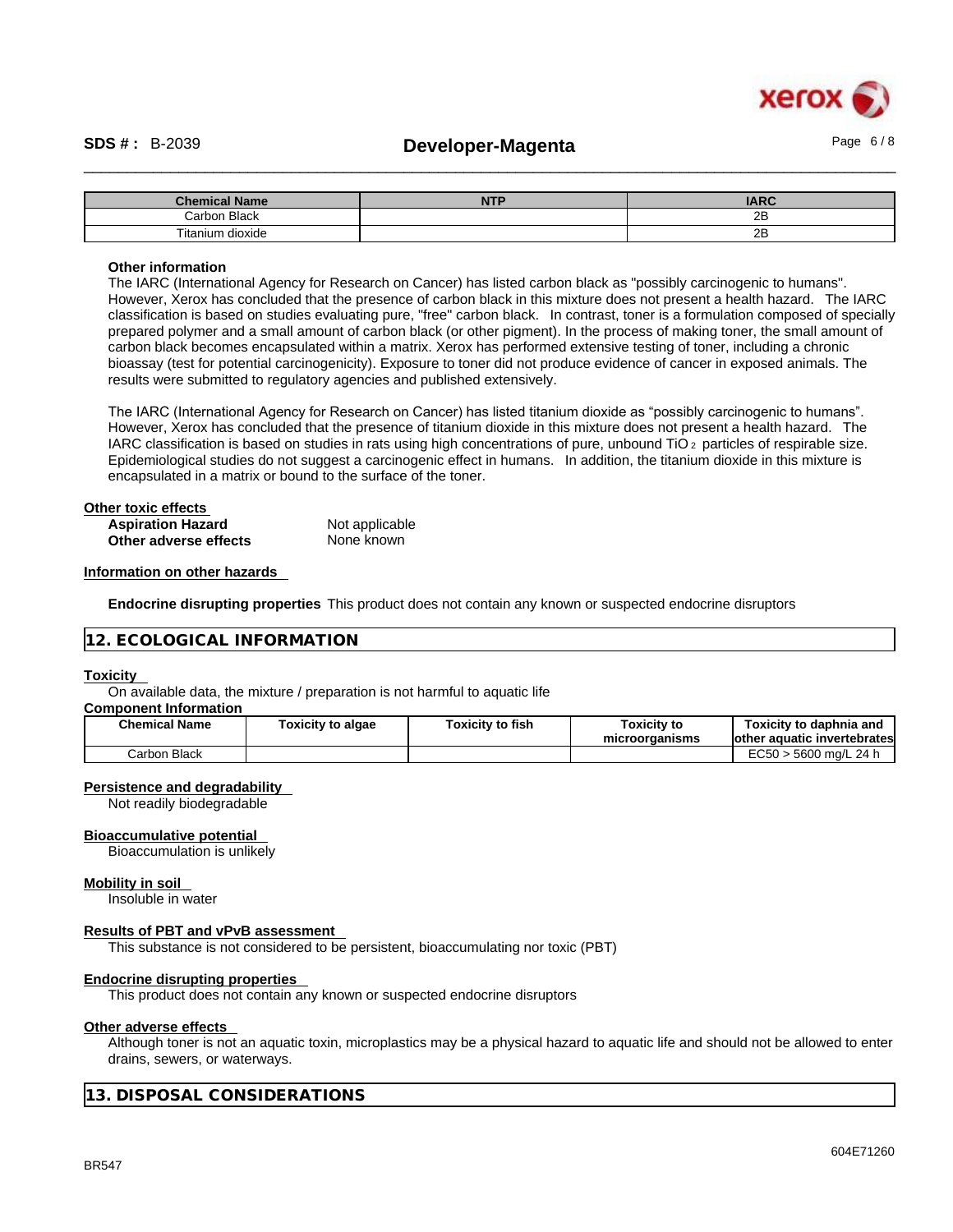

| Waste treatment methods<br><b>Waste Disposal Methods</b> | Can be landfilled or incinerated, when in compliance with local regulations If incineration is<br>to be carried out, care must be exercised to prevent dust clouds forming. |
|----------------------------------------------------------|-----------------------------------------------------------------------------------------------------------------------------------------------------------------------------|
| <b>Contaminated packaging</b>                            | No special precautions are needed in handling this material                                                                                                                 |
| <b>Other information</b>                                 | Although toner is not an aquatic toxin, microplastics may be a physical hazard to aquatic life<br>and should not be allowed to enter drains, sewers, or waterways.          |

| n.<br>Chemical Name    | California<br><b>: Waste Status</b><br><b>Hazardous</b> |  |
|------------------------|---------------------------------------------------------|--|
| : materials<br>Jeramic | Toxic                                                   |  |
|                        |                                                         |  |

# **14. TRANSPORT INFORMATION**

This material is not subject to regulation as a hazardous material for shipping

# **15. REGULATORY INFORMATION**

# **Safety, health and environmental regulations/legislation specific for the substance or mixture**

## **OSHA Regulatory Status**

This product is an article which contains a mixture / preparation in powder form. Safety information is given for exposure to the article as sold and used by the customer. Intended use of the product is not expected to result in exposure to the mixture / preparation based on the packaging and method of dispensing.

While this material is not considered hazardous by the OSHA hazard Communication Standard (29 CFR 1910.1200), this SDS contains valuable information for the safe handling and proper use of the product. This SDS should be retained and made available to employees and other users of this product.

## **Canada**

This product has been classified in accordance with the hazard criteria of the Hazardous Products Regulations (HPR), and the SDS contains all the information required by the HPR.

# **International Inventories**

| TSCA            | Complies |
|-----------------|----------|
| <b>DSL/NDSL</b> | Complies |

# **U.S. Federal Regulations**

# **SARA 313**

Section 313 of Title III of the Superfund Amendments and Reauthorization Act of 1986 (SARA). This product does not contain any chemicals which are subject to the reporting requirements of the Act and Title 40 of the Code of Federal Regulations, Part 372 **Clean Water Act**

This product is not regulated as a pollutant pursuant to the Clean Water Act (40 CFR 122.21 and 40 CFR 122.42).

## **Clean Air Act,Section 112 Hazardous Air Pollutants (HAPs) (see 40 CFR 61)**

This product is not regulated as a hazardous air pollutant (HAPS) under Section 112 of the Clean Air Act Amendments of 1990. **CERCLA**

This material, as supplied, does not contain any substances regulated as hazardous substances under the Comprehensive Environmental Response Compensation and Liability Act (CERCLA) (40 CFR 302) or the Superfund Amendments and Reauthorization Act (SARA) (40 CFR 355). There may be specific reporting requirements at the local, regional, or state level pertaining to releases of this material

# **US State Regulations**

## **California Proposition 65**

Carbon black is regulated under California Proposition 65 only if in the form of "airborne, unbound particles of respirable size".